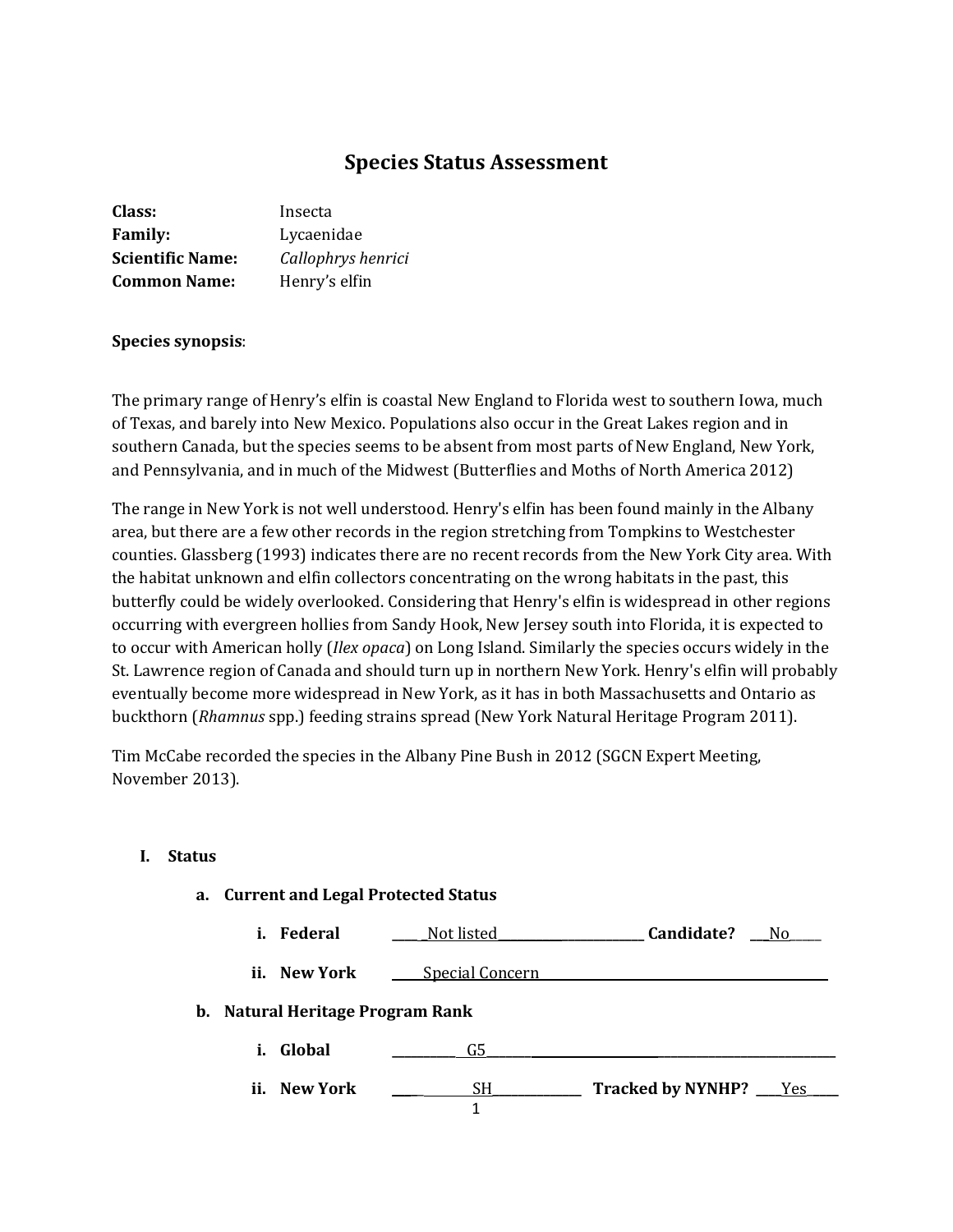### **Other Rank:**

None

## **Status Discussion:**

The status of this species is poorly known in New York. There are former records from the Albany Pine Bush from the late 1800s until the late 1970s, and one record from 1984, but there is little chance that a population of this species is there now, especially since this is not a pine barrens species and the actual location for the 1984 observation was not made in appropriate habitat. With no additional records in such a commonly visited location, plus the fact that fires may impact the species, it is considered historical at that site and therefore in the state. This species cannot adequately be inventoried until the specific habitat requirements are identified for New York and it is possible that populations may be found in northern New York and on Long Island in the future. If this species is rediscovered in New York, SU would probably be appropriate (NYNHP 2011).

## **II. Abundance and Distribution Trends**

**a. North America**

 $\mathbf{h}$ .

| i. Abundance                                                                                                   |  |  |
|----------------------------------------------------------------------------------------------------------------|--|--|
| ___ declining <u>X</u> increasing ______stable _____ unknown                                                   |  |  |
| ii. Distribution:                                                                                              |  |  |
| ___ declining <u>X</u> increasing ______stable ____ unknown                                                    |  |  |
|                                                                                                                |  |  |
| Regional                                                                                                       |  |  |
| i. Abundance                                                                                                   |  |  |
| ___ declining <u>X</u> increasing ___ stable ___ unknown                                                       |  |  |
| ii. Distribution:                                                                                              |  |  |
| ___ declining <u>X</u> increasing ___ stable ___ unknown                                                       |  |  |
| Regional Unit Considered: Mortheast Manual Museum Museum Museum Museum Museum Museum Museum Museum Museum Muse |  |  |
|                                                                                                                |  |  |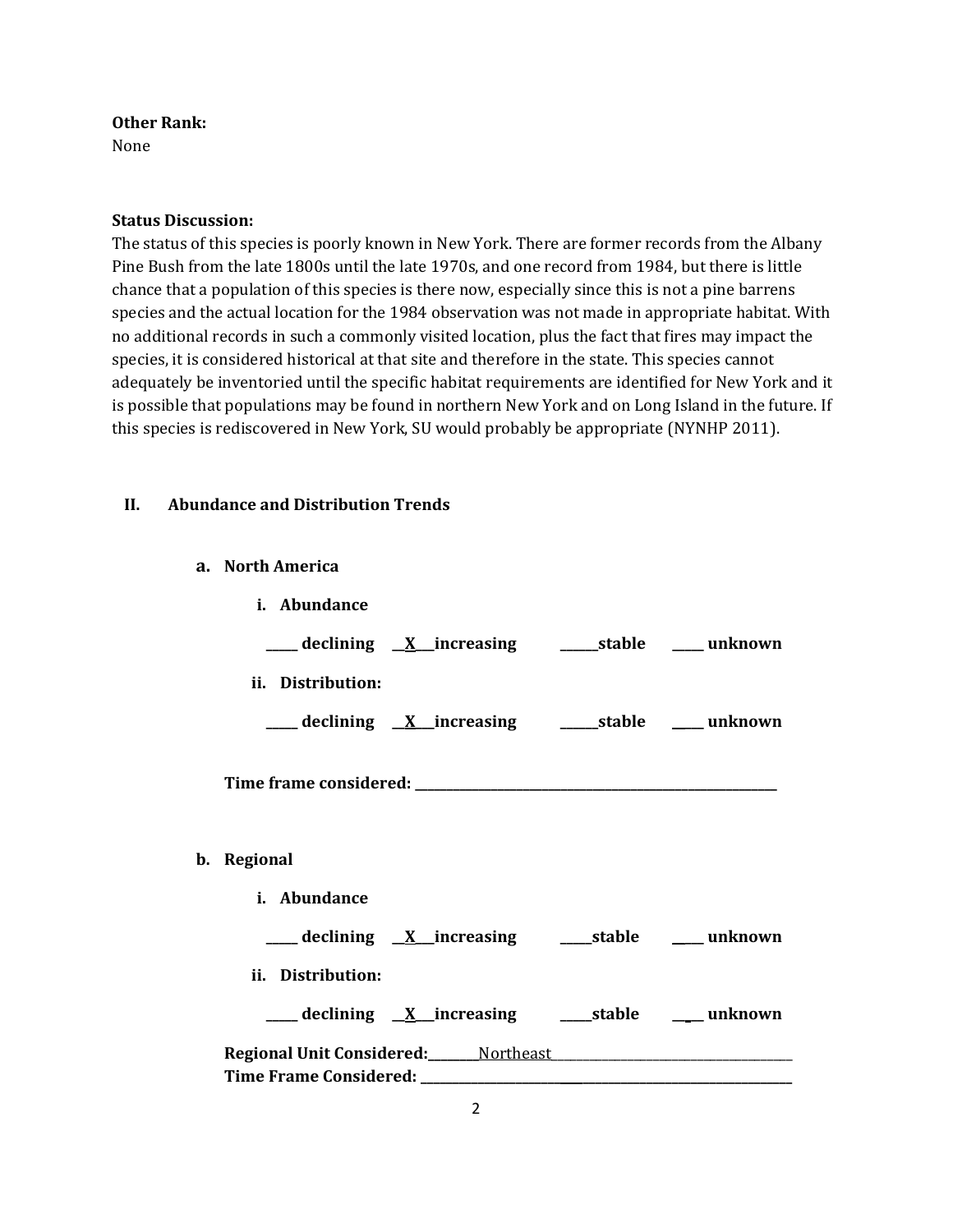**c. Adjacent States and Provinces**

| <b>CONNECTICUT</b>                |                                                                   |
|-----------------------------------|-------------------------------------------------------------------|
| i. Abundance<br>ii. Distribution: | ___ declining ____increasing _______stable ___ <u>X</u> __unknown |
|                                   | ___ declining ____increasing ______stable ___ X_unknown           |
|                                   |                                                                   |
|                                   | MASSACHUSETTS Not Present ________ No data ______                 |
| i. Abundance                      |                                                                   |
| ii. Distribution:                 | ___ declining X_increasing ______stable ____unknown               |
|                                   |                                                                   |
|                                   |                                                                   |
| <b>NEW JERSEY</b>                 |                                                                   |
| i. Abundance                      | declining ____increasing ___ <u>__X__</u> stable _____ unknown    |
| ii. Distribution:                 | declining ____increasing ____ <u>X_stable ___</u> _unknown        |
|                                   |                                                                   |
|                                   | SGCN?<br>No                                                       |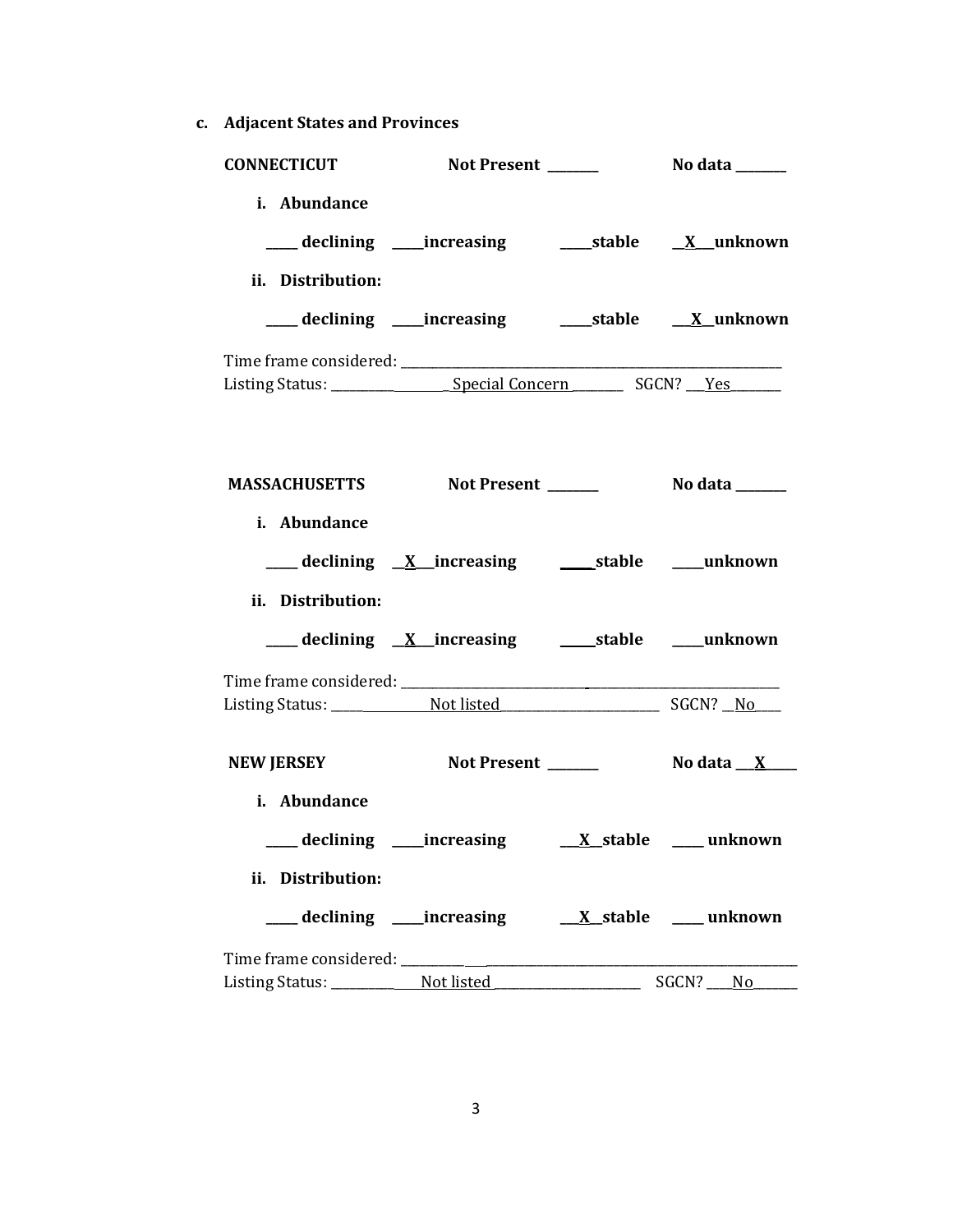| <b>ONTARIO</b>    | Not Present ________                                                  | No data _______                 |
|-------------------|-----------------------------------------------------------------------|---------------------------------|
| i. Abundance      |                                                                       |                                 |
|                   | ___ declining <u>X</u> increasing ____ stable ___ unknown             |                                 |
| ii. Distribution: |                                                                       |                                 |
|                   |                                                                       |                                 |
|                   |                                                                       |                                 |
|                   |                                                                       |                                 |
|                   | PENNSYLVANIA Not Present _________ No data __ X___                    |                                 |
| i. Abundance      |                                                                       |                                 |
|                   |                                                                       |                                 |
| ii. Distribution: |                                                                       |                                 |
|                   |                                                                       |                                 |
|                   |                                                                       |                                 |
|                   |                                                                       |                                 |
| <b>QUEBEC</b>     | Not Present ________                                                  | No data _ <u>_X</u> ___         |
| i. Abundance      |                                                                       |                                 |
|                   |                                                                       |                                 |
| ii. Distribution: |                                                                       |                                 |
|                   | ___ declining ___increasing ___________stable __ <u>X</u> ___ unknown |                                 |
|                   |                                                                       |                                 |
|                   |                                                                       |                                 |
| <b>VERMONT</b>    |                                                                       | Not Present $X$ No data _______ |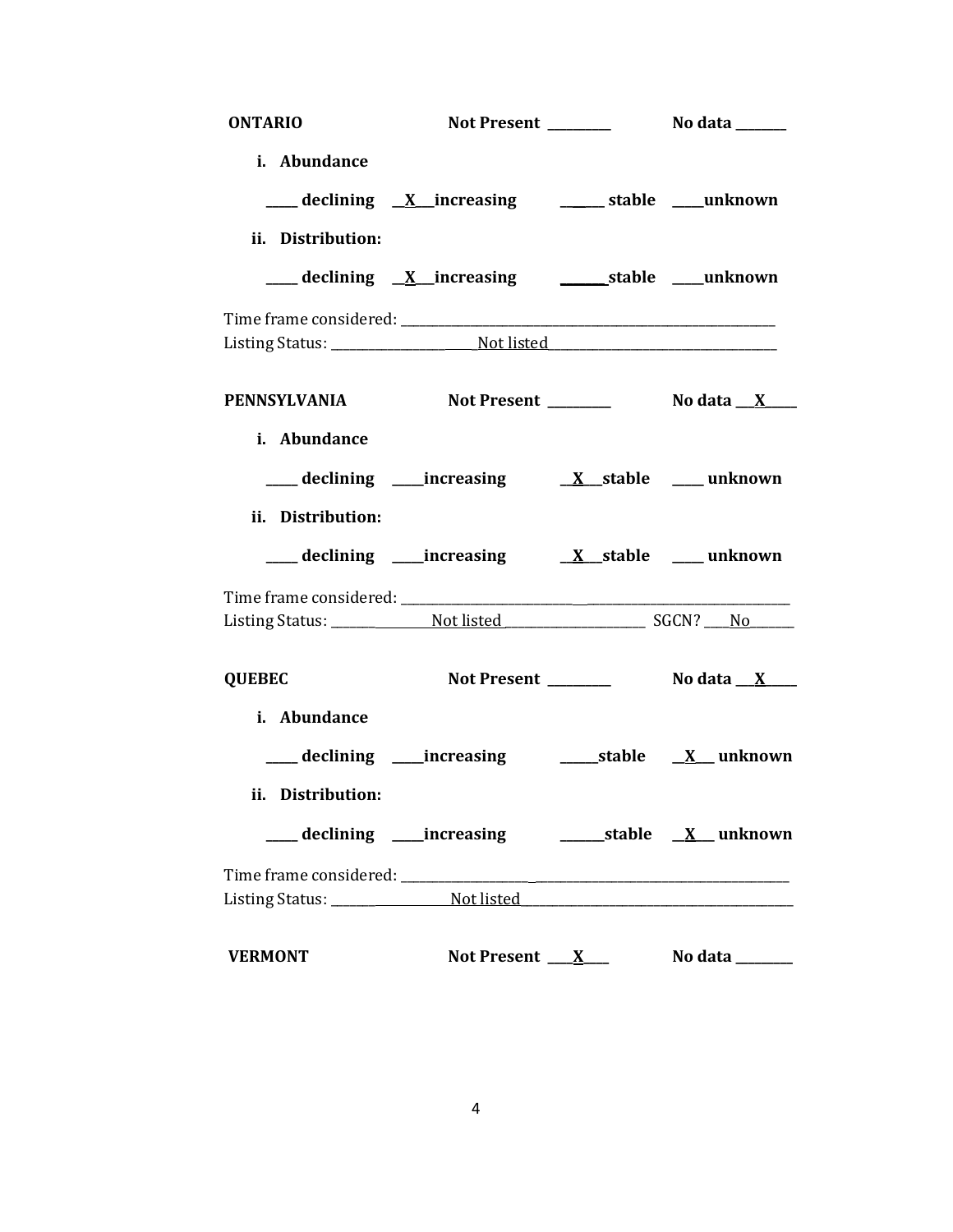| d. NEW YORK                   | No data          |
|-------------------------------|------------------|
| <i>i.</i> Abundance           |                  |
| ___ declining ____ increasing | X stable unknown |
| ii. Distribution:             |                  |
| __ declining _____increasing  | X stable unknown |
| Time frame considered:        |                  |

# **Monitoring in New York.**

None

# **Trends Discussion:**

Both short-term and long-term trends are unknown (New York Natural Heritage Program 2011).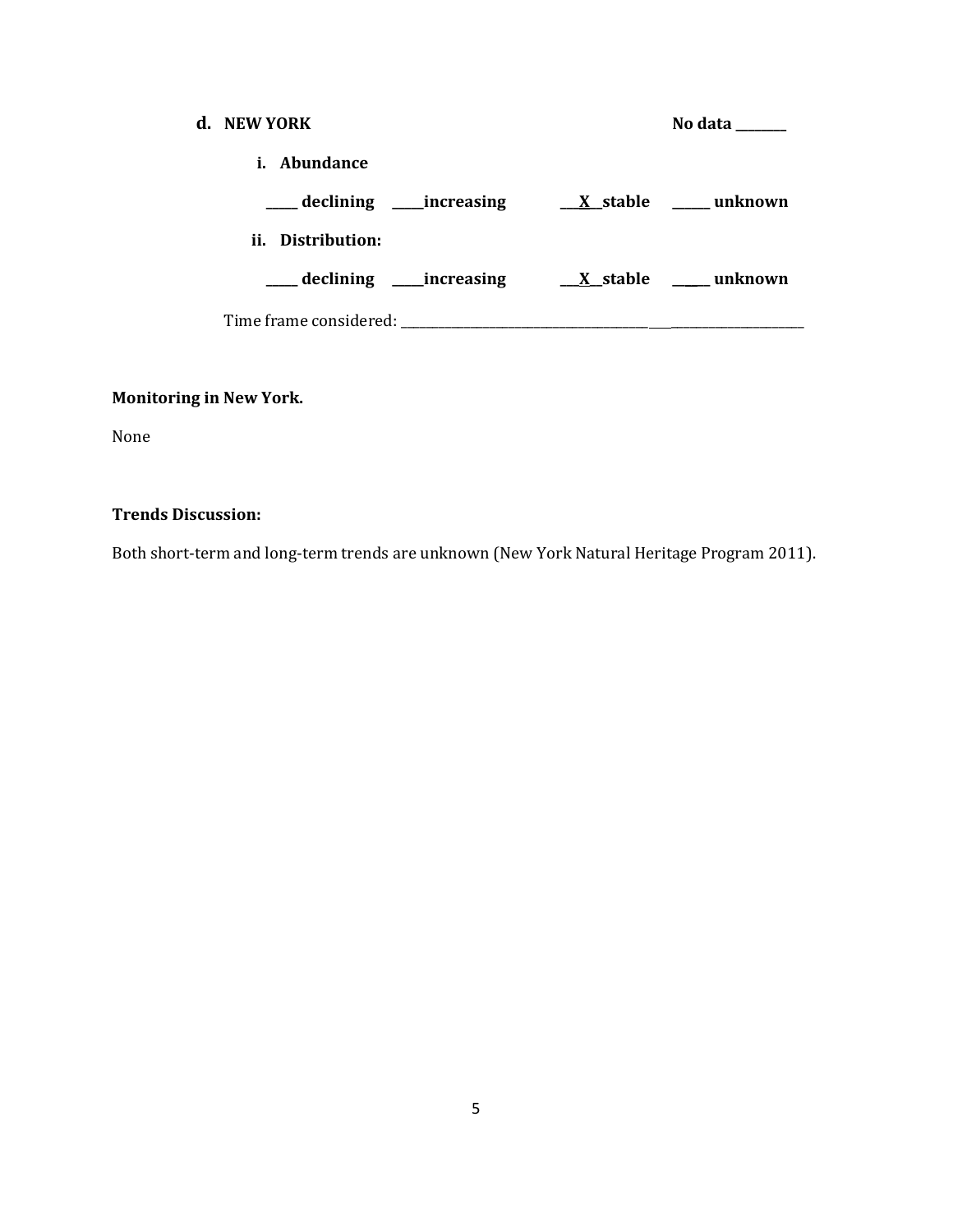

**Figure 1**. Conservation status of Henry's elfin in North America (NatureServe 2012).



**Figure 2.** Occurrence of Henry's elfin in New York (New York Nature Explorer 2009).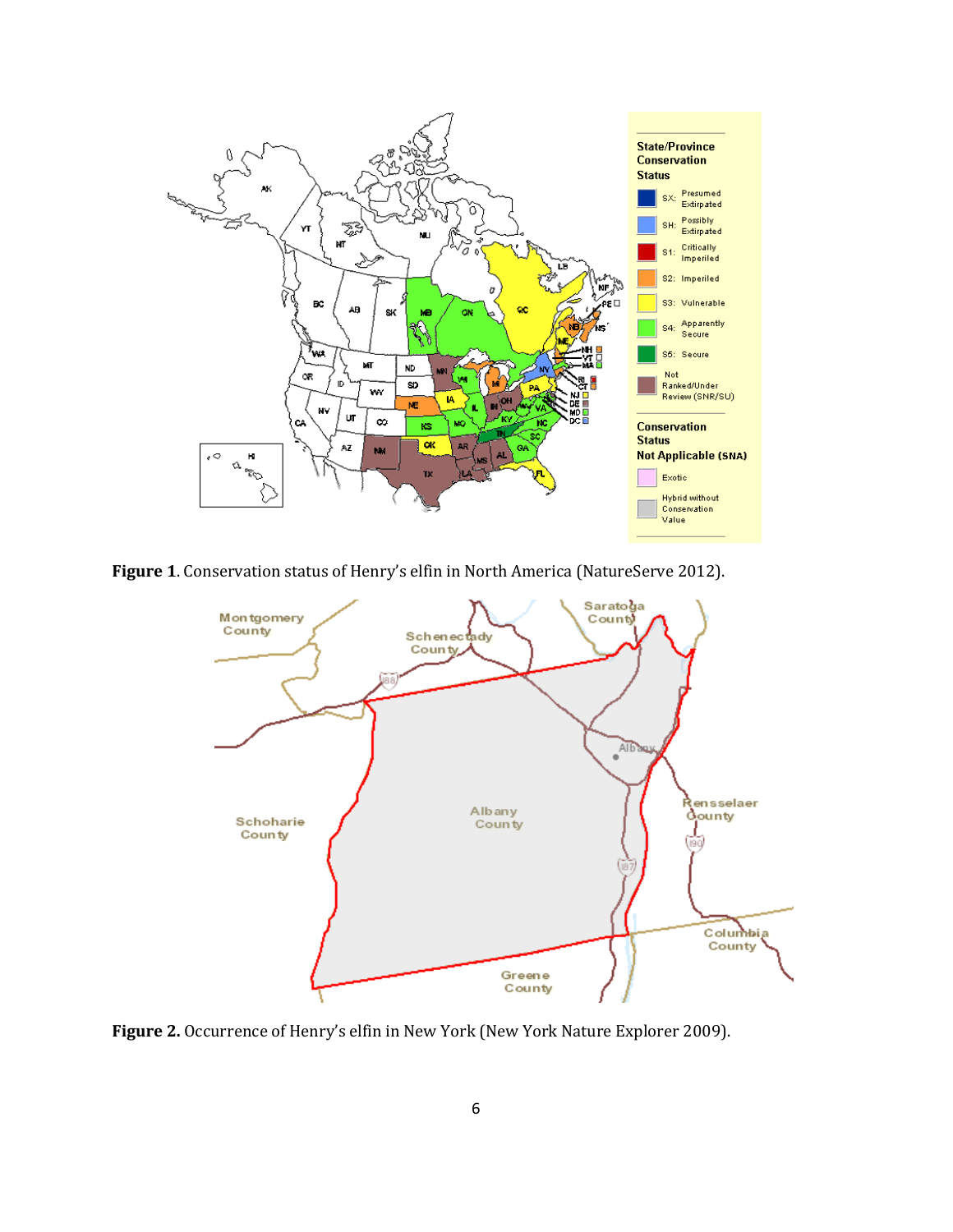### **III. New York Rarity, if known:**

| <b>Historic</b>                                 | # of Animals | # of Locations | % of State |
|-------------------------------------------------|--------------|----------------|------------|
| prior to 1970<br>prior to 1980<br>prior to 1990 |              | 1 site         |            |
| <b>Details of historic occurrence:</b>          |              |                |            |
| Albany County - 1989                            |              |                |            |
| Current                                         | # of Animals | # of Locations | % of State |
|                                                 |              |                |            |

## **Details of current occurrence:**

Tim McCabe recorded this species in the Albany Pine Bush, Albany County in 2012 (Expert meeting).

### **New York's Contribution to Species North American Range:**

**Distribution** (percent of NY where species occurs) **Abundance** (within NY distribution)

\_X\_\_ 0-5% \_\_\_ abundant \_\_\_\_ 6-10% \_\_\_ common \_\_\_\_ 11-25% \_\_\_ fairly common \_\_\_\_ 26-50% \_\_\_ uncommon  $\frac{X}{X}$  rare

### **NY's Contribution to North American range**

- \_X\_\_ 0-5%
- $\frac{6-10\%}{2}$
- \_\_\_\_ 11-25%
- \_\_\_\_ 26-50%

 $\frac{1}{2}$  > > 50%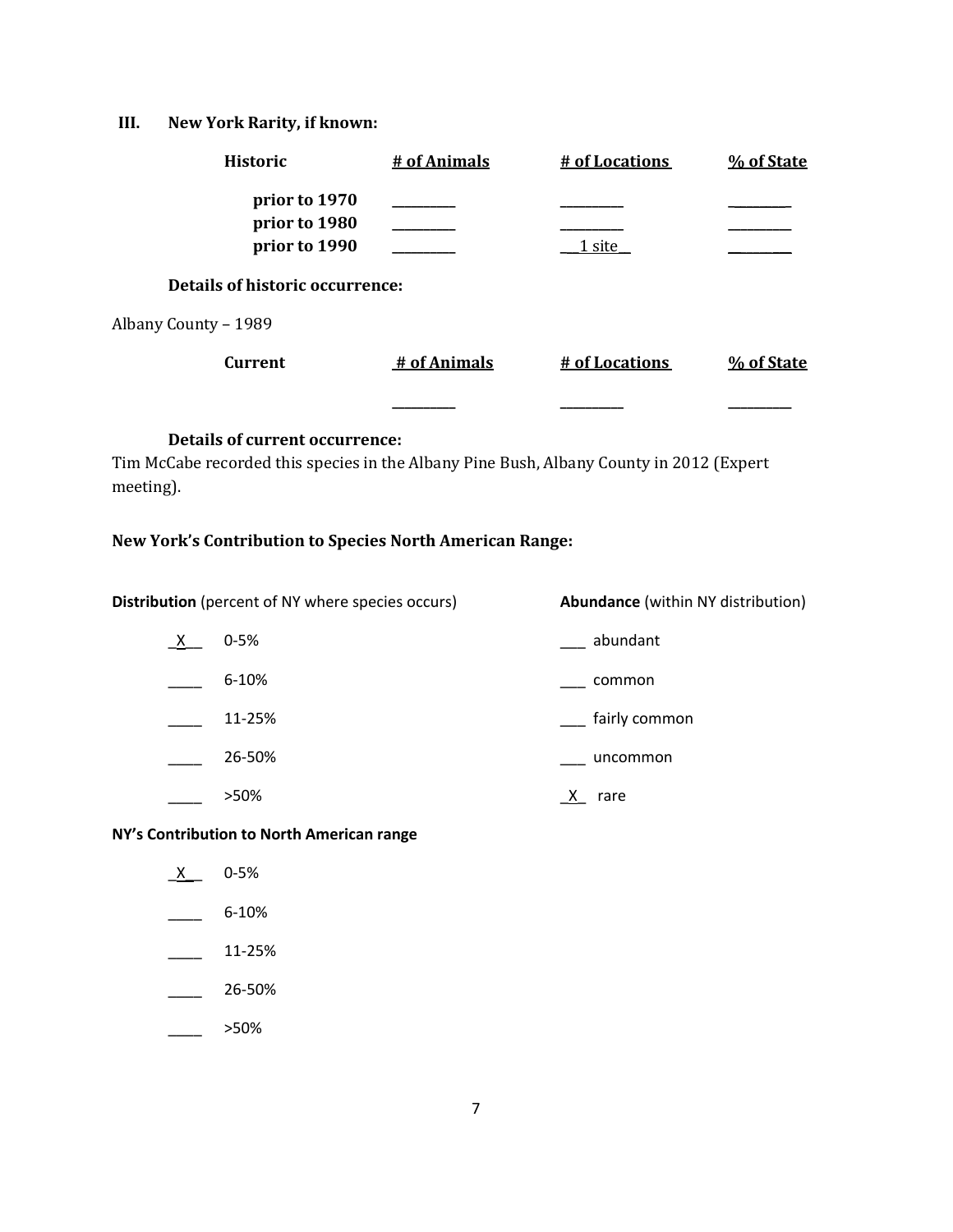**Classification of New York Range**

**\_\_\_\_\_ Core**

**\_\_X\_\_ Peripheral**

**\_\_\_\_ Disjunct**

**Distance to core population:**

**IV. Primary Habitat or Community Type:** 

**1.** Pine barrens

#### **Habitat or Community Type Trend in New York:**

| <b>Declining</b>           | <b>Stable</b> | Increasing |            | X. | Unknown |
|----------------------------|---------------|------------|------------|----|---------|
|                            |               |            |            |    |         |
| <b>Habitat Specialist?</b> |               |            | 2 Yes      |    | No.     |
| <b>Indicator Species?</b>  |               |            | <b>Yes</b> |    | No.     |

**\_\_\_\_\_\_\_\_\_\_\_\_\_**

#### **Habitat Discussion:**

The habitat of Henry's elfin is essentially unknown in New York, especially for older records or where just a single individual has been observed or collected. Any observation that does not include several adults may not be reflective of the true habitat. Notably some of the Albany Pine Bush records, possibly all, are single individuals. In neighboring states, this species inhabits forests, but the exact habitat depends on the food plant which varies regionally. Tall shrub areas around bogs, or shrub swamps with Mountain Holly (*Nemopanthus mucronatus*) are potential habitat (NYNHP 2011).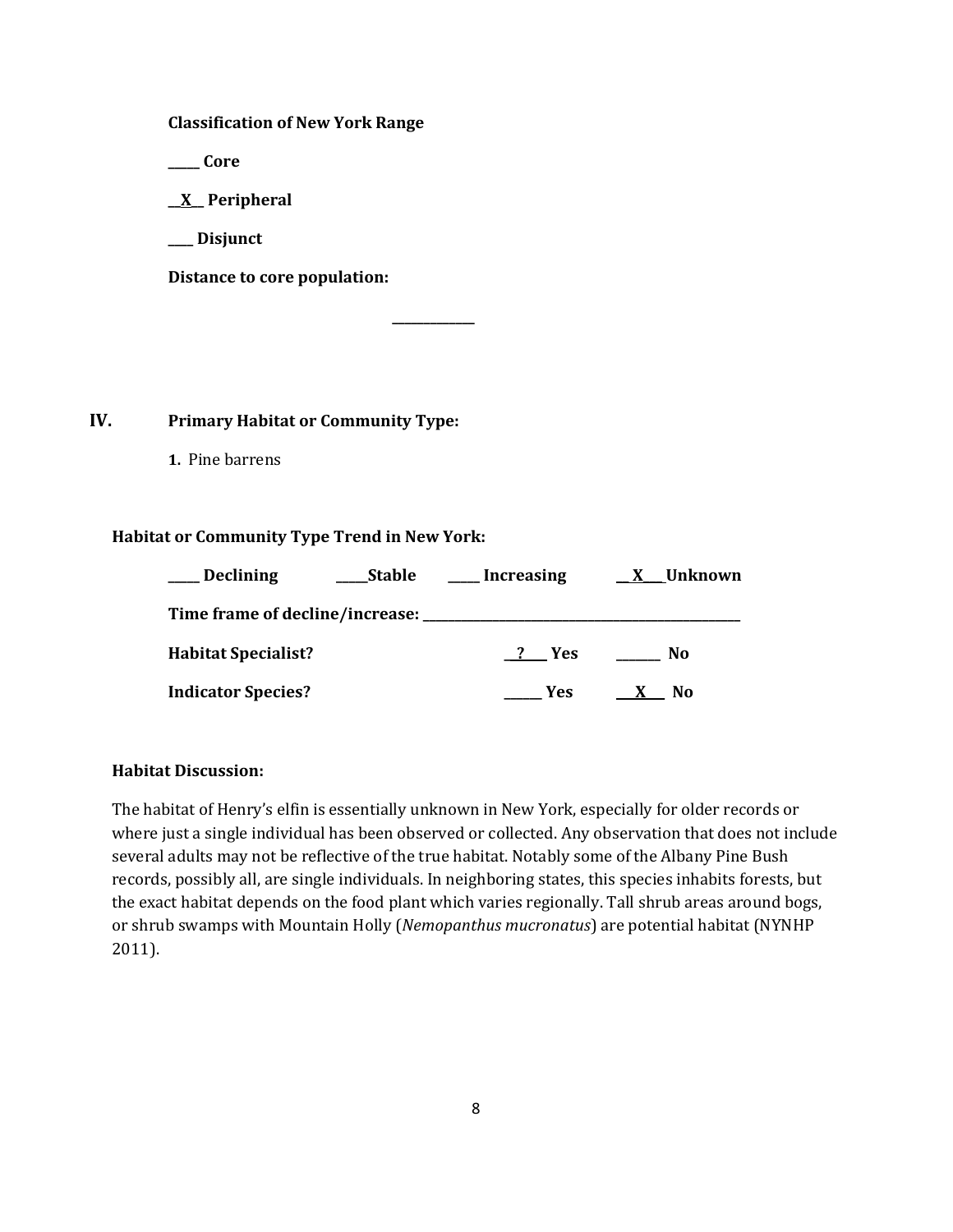- **V. New York Species Demographics and Life History**
	- **\_\_X\_\_\_ Breeder in New York**
		- **\_\_X\_\_\_ Summer Resident**

**\_\_X\_\_\_ Winter Resident**

**\_\_\_\_\_ Anadromous**

**\_\_\_\_\_ Non-breeder in New York**

- **\_\_\_\_\_ Summer Resident**
- **\_\_\_\_\_ Winter Resident**
- **\_\_\_\_\_ Catadromous**
- **\_\_\_\_\_ Migratory only**

**\_\_\_\_\_Unknown**

#### **Species Demographics and Life History Discussion:**

Adults tend to perch one to several meters high on evergreen or recently expanded foliage. The location of egg deposition on plants varies with the plant species. On American holly (*Ilex opaca*), an egg is laid on the center of an old host leaf just before bud break, while on redbud (*Cercis canadensis*), eggs are laid on flowers and buds. Caterpillars eat buds and young leaves, and pupate in litter at the base of the host plant. Chrysalids overwinter (Butterflies and Moths 2012).

Where redbud is the caterpillar host, its flowers are the main nectar supply for adults. In other places, flowers of plants that are not the caterpillar host are used for nectar including willows (*Salix* spp.), wild plum (*Prunus Americana*) and hawthorn (*Crataegus* spp.), and swamp privet (*Forestiera* spp. )(Butterflies and Moths 2012). The larval food plant in New York is not known. Blueberry (*Vaccinium* spp.) is often reported but has never been documented. Species in the holly family would be the most likely native food plants, but introduced buckthorns will probably eventually become the main food plants. There is only one brood range- wide. The flight season is poorly documented in New York, but is presumably most of May with a few stragglers into June, and probably starts at the end of April in some years southward. The larvae mature within a month unless the weather is still cold (NYNHP 2011).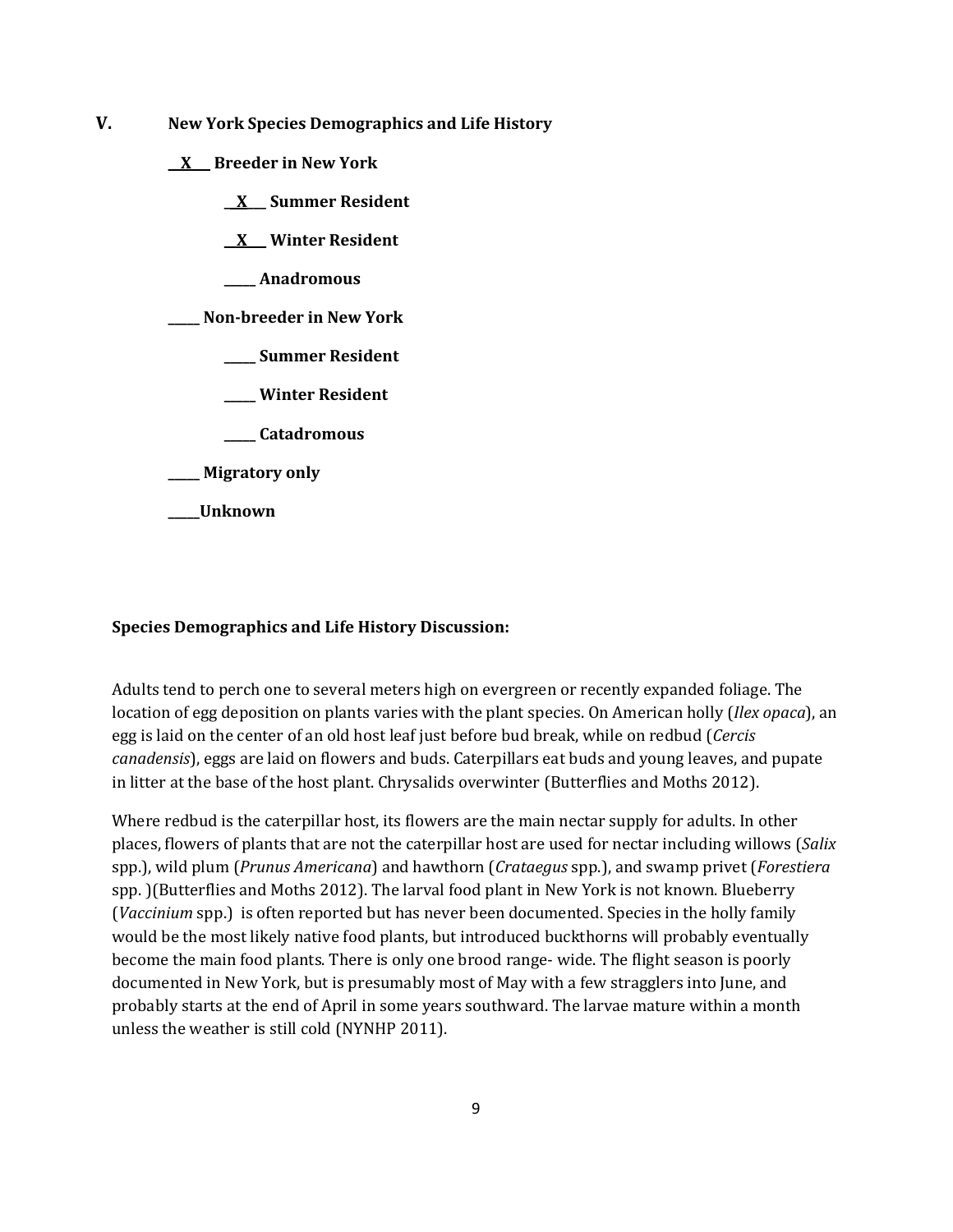## **VI. Threats:**

Next to habitat loss, gypsy moth (*Lymantria dispar*) spraying is a potential threat, but the severity cannot be assessed. Prescribed burning is also a potential threat because the food plant is unknown, which makes it impossible to design prescribed burns appropriately for this species, leaving survival in locations such as the Albany Pine Bush largely to chance. Survival of pupae in the leaf litter during fire is unlikely. It is also possible that lack of fire could threaten the habitat. Mosquito and black fly spraying in wetlands could threaten bog or swamp populations of this species (NYNHP 2011).

# **Are there regulatory mechanisms that protect the species or its habitat in New York?**

**\_\_\_\_\_\_\_ No \_\_X\_\_\_ Unknown \_\_\_\_\_\_ Yes** 

# **Describe knowledge of management/conservation actions that are needed for recovery/conservation, or to eliminate, minimize, or compensate for the identified threats:**

The management needs are unknown at this time since food plant is unknown and the habitat requirements are unclear in New York. It is known that the pupae reside in the leaf litter and are vulnerable to fires (NYNHP 2011).

The primary research need is to learn the food plants and habitats in New York in order to effectively inventory this species. Also if new populations are found they should be vouched with a few actual specimens given the possibility of taxonomic issues, and likely food plants noted (NYNHP 2011).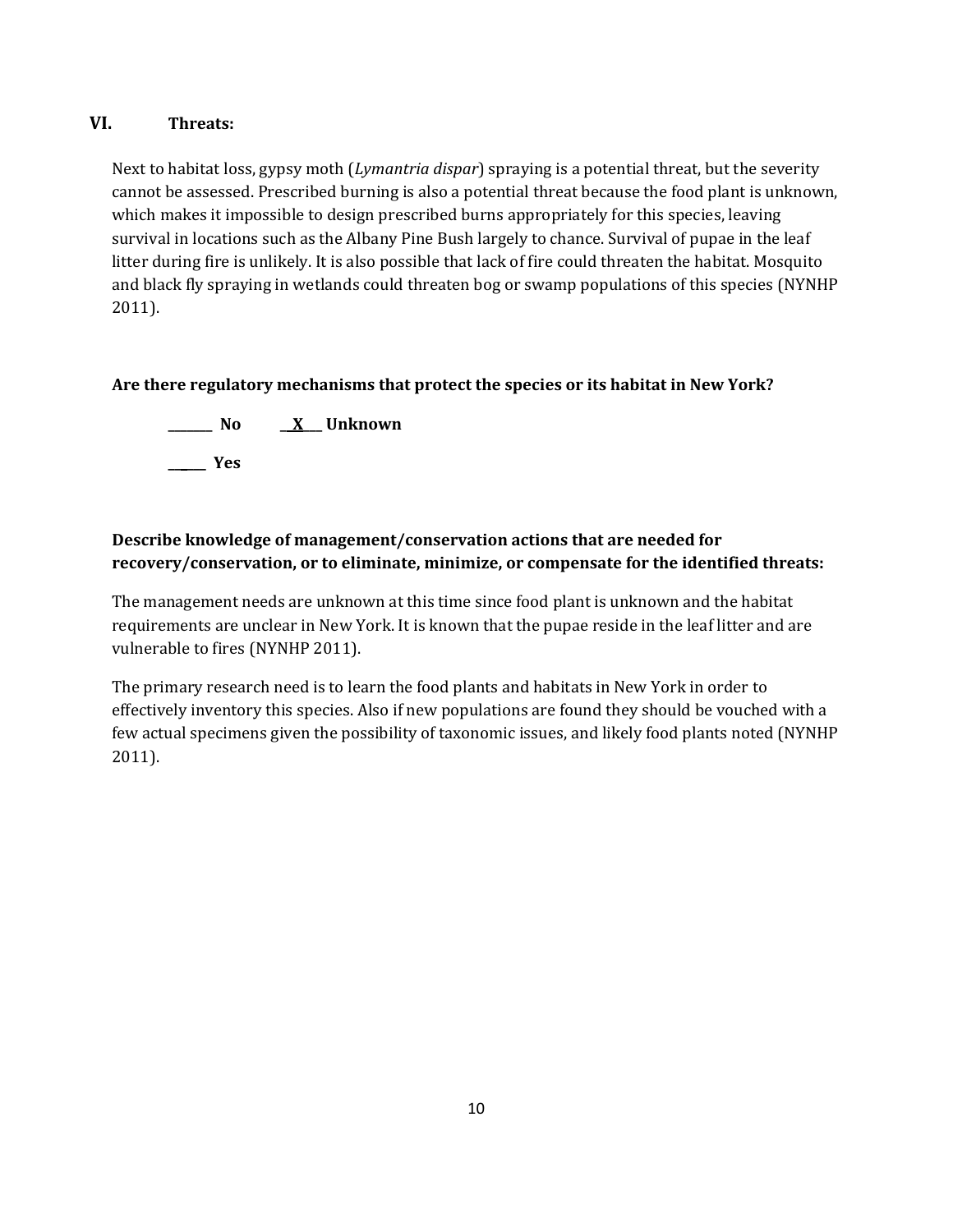Conservation actions following IUCN taxonomy are categorized in the table.

| <b>Conservation Actions</b>    |                                      |  |
|--------------------------------|--------------------------------------|--|
| <b>Action Category</b>         | <b>Action</b>                        |  |
| Law and Policy                 | Policies and Regulations             |  |
| <b>Education and Awareness</b> | Training                             |  |
| <b>Education and Awareness</b> | Awareness & Communications           |  |
| Land/Water Protection          | Site/Area Protection                 |  |
| Land/Water Protection          | Resource/Habitat Protection          |  |
| Land/Water Management          | Site/Area Management                 |  |
| Land/Water Management          | Invasive/Problematic Species Control |  |
| Land/Water Protection          | Site/Area Protection                 |  |

The Comprehensive Wildlife Conservation Strategy (NYSDEC 2005) includes recommendations for the following actions for other butterflies, and for Henry's elfin in particular.

### **Fact sheet:**

Develop fact sheets and other outreach material to educate the public about species at risk Lepidoptera.

## **Habitat management:**

Determine best management regimes for species in each locality.

## **Habitat research:**

- Determine precise habitat needs of all life stages.
- Ascertain food plants.
- Determine the relationship between food availability and species numbers.

## **Invasive species control:**

- Identify species which impact negatively on butterfly populations.
- Determine the best control method for those exotic species with minimal repercussions for butterfly populations.

### **Life history research:**

- \_\_\_\_ Investigate the metapopulation dynamics of those species which appear to have distinct populations.
- Establish the duration of all life stages.
- Taxonomic research for related species.

## **Other action:**

- Determine the actual sensitivity of species to chemical formulations, particularly diflubenzuron and other commonly used agricultural pesticides.
	- Determine the effect of Bacillus thuringiensis kurstaki (BTK) used in Gypsy moth sprayings on various species.

## **Population monitoring:**